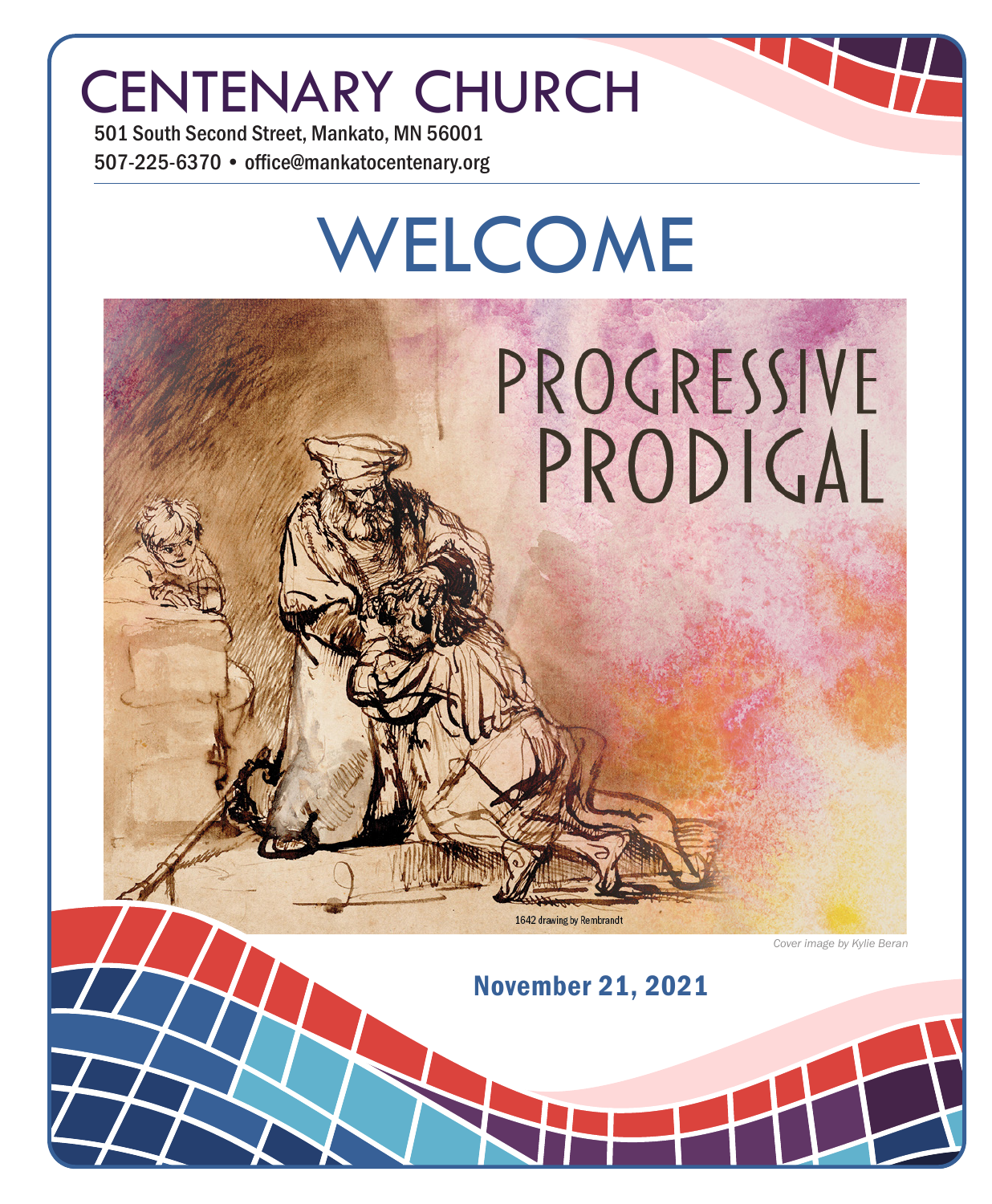## Everyone Is Welcome

We are glad that you are here and invite you to fill out the Connect Card that is in your bulletin. Please note the prayer requests and connections opportunities on the back of the card. Completed Connect Cards may be placed in the offering plate as you leave today.

Join us for coffee and donuts after the service.

Centenary United Methodist Church is a member of the Reconciling Ministries Network. Centenary has made a commitment to intersectional LGBTQ justice, and affirms that everyone is beloved and celebrated in our ministry.

## **Announcements**

New Member Class Today If you are interested in learning more about Centenary's ministry and being a part of the community here, attend the New Member Class in person (childcare available) or on Zoom after worship today at 11:00 a.m. Talk to Pastor Michelle if you would like to attend.

**Grief Group** A grief group for men and women will meet at the church on Monday, November 22nd at 1:30 p.m. The group will continue monthly on the 4th Monday of the month. Talk to Pastor Michelle for more information.

#### Connections Shelter Week November

22nd - 28th We have one open spot left to provide a meal for Sunday, Nov. 28th (home cooked and delivered, or delivered by a local restaurant). There are 3 spots open for morning volunteers: Thursday Nov. 25th (Thanksgiving Day), Saturday the 27th, and Sunday the 28th. Morning volunteers come in about 6:30 a.m. to start the coffee, greet guests, and do some light cleaning. They are done by about 8:30 a.m. Donations for supplies can be sent to the church marked, "Connections Shelter." To sign up, call Carla Frederick at 507-381-4159 or use the links:

Meals: https://tinyurl.com/5jyc447r Morning greeters: https://tinyurl.com/2w43dnwf **Christmas Garden It's a joy to decorate** the Sanctuary this Christmas season with the beauty of flowers and greenery. Support our effort by filling out an order form (available in the office or in the Friday enews) and including a payment of \$20 or more. Forms may be turned in to the office, mailed, or dropped in the offering plate after worship. Deadline is December 1st.

Zoom Discussion: What is the **Meaning of Mission What is the** difference between *mission* and *missionary?* That difference is the theme of this month's Berry-Gibson-Eggert Zoom Gathering, November 23 at 6:30 p.m. All are invited to join in this discussion about what you might think a calling for a Christian Mission in Today's world might be. Join the Zoom Meeting at https://us02web.zoom.us/j/5689213145 – Jim Gibson, Del Eggert, Jim Malcolm, and Timothy Berry

**Advent Kickoff** Join us Sunday, November 28th at 11:00 a.m. for an Advent kickoff event! Everyone from the church is welcome to come, and we will make Advent wreaths, pick up an Advent devotional, and learn more about the different themes for Advent.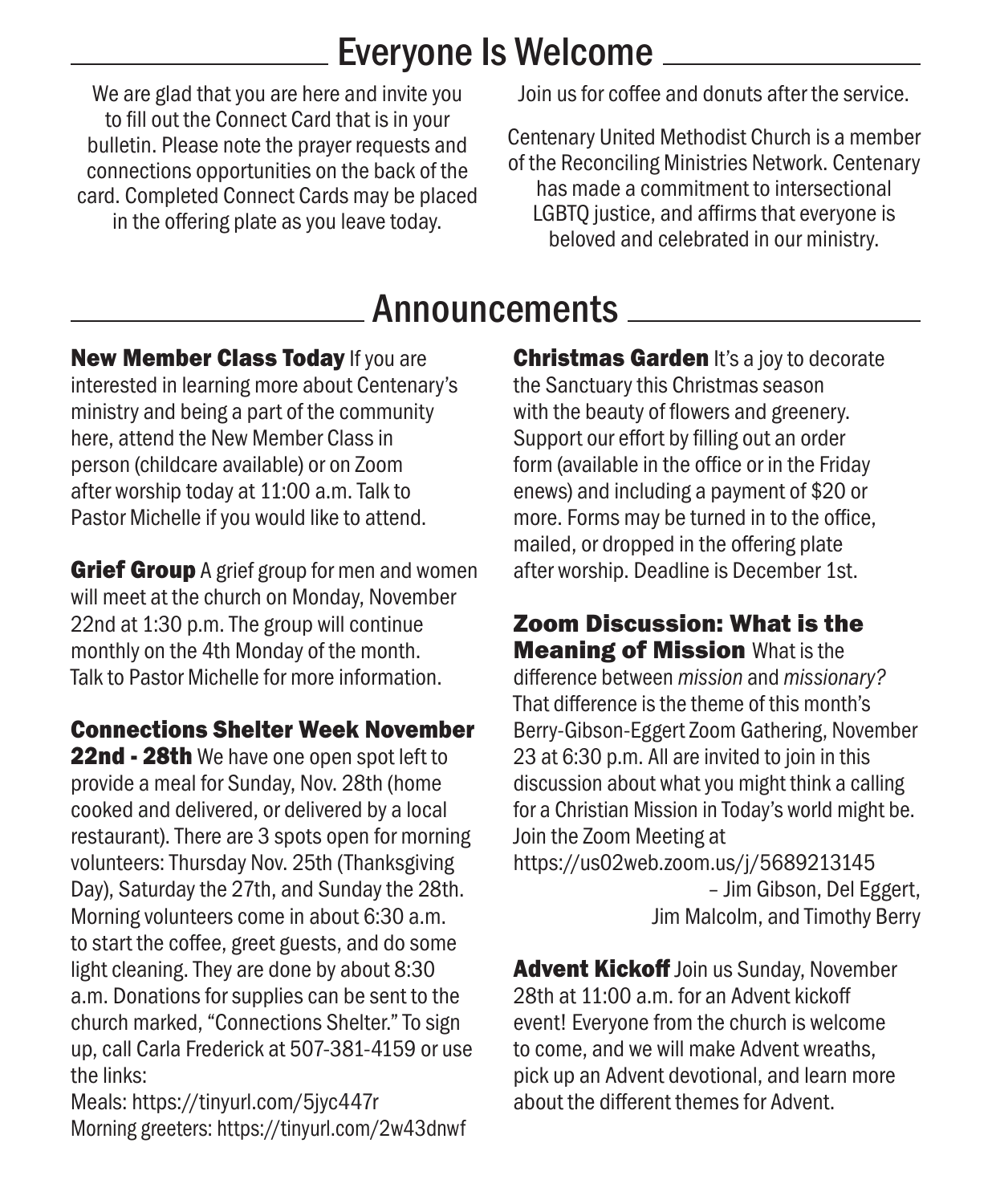### Order of Service

*Ask an usher for assistance with hearing devices and large print bulletins.*

Prelude *Kristy Gilberts*

#### Welcome & Announcements

Prayers of the People

Opening Song Jesus, The Very Thought Of Thee *by John Dykes*

#### Children's Time

#### Lord's Prayer

Our Father, who art in heaven, hallowed be thy name. Thy kingdom come, thy will be done, on earth as it is in heaven. Give us this day our daily bread. And forgive us our trespasses, as we forgive those who trespass against us. And lead us not into temptation, but deliver us from evil. For thine is the kingdom, and the power, and the glory forever. Amen.

#### Unison Prayer (Bruce Sanguin)

Holy One, your love for us is fathomless. We can neither comprehend it nor can we ever penetrate its depths. Yet we insist on measuring ourselves by the worst in us, by the slipups and the shame-filled moments. Release us from our worn-out scripts, which imprison us, lock up life, and leave us languishing in death. You call us from disgrace to dignity, and await the return of our prodigal souls with outstretched arms, a royal robe, and the finest champagne: instead of lessons to put us in our place, you adorn our faces with kisses, reminding us who we are in your welcoming eyes. Amen.

| <b>Special Music</b>         | <b>Testify To Love</b>      | by Judd           |  |
|------------------------------|-----------------------------|-------------------|--|
| A Reading From Luke 15:11-24 |                             |                   |  |
| <b>Sermon</b>                | <b>Progressive Prodigal</b> | Lydia Jagodzinski |  |
| <b>Closing Hymn</b>          | <b>Give Thanks</b>          | by Medema         |  |
| <b>Benediction</b>           |                             |                   |  |
| <b>Postlude</b>              | <b>Give Thanks</b>          | by Medema         |  |